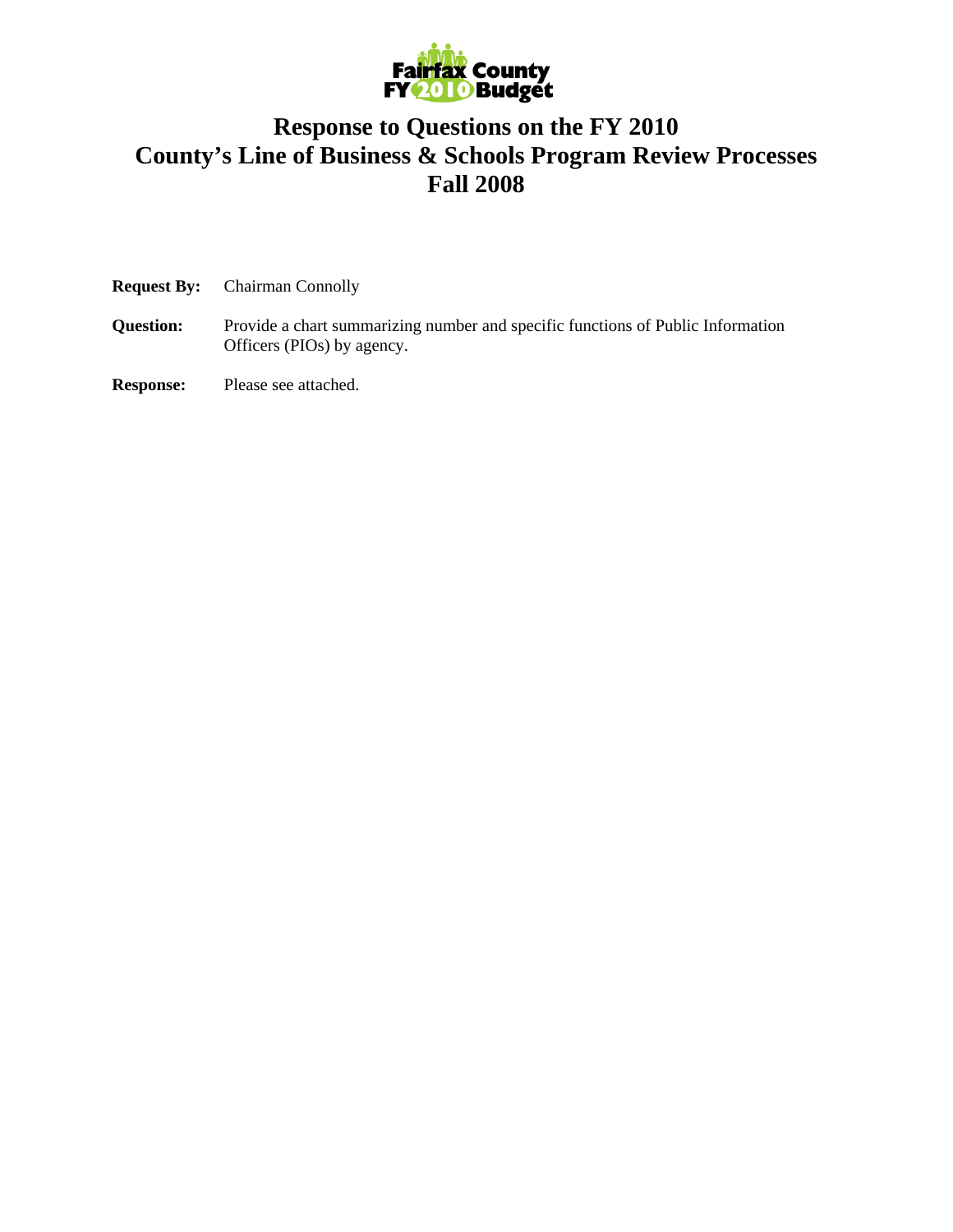

## County of Fairfax, Virginia

## **M E M O R A N D U M**

| DATE:           | September 23, 2008                                            |
|-----------------|---------------------------------------------------------------|
| TO:             | Susan Datta, Director<br>Department of Management and Budget  |
| <b>FROM:</b>    | Merni Fitzgerald, Director<br><b>Office of Public Affairs</b> |
| <b>SUBJECT:</b> | Information on Fairfax County PIOs and CSs                    |

In response to the request by Chairman Connolly on Sept. 15, 2008, attached is a chart with all merit Public Information Officers and Communications Specialists in Fairfax County.

The county Public Information Officers and Communications Specialists provide a wide variety of external and internal communications support to their agencies, including media relations; marketing; writing and editing news releases; creating and designing publications; planning and holding ceremonies and special events; providing the public with requested information and public records; producing Web content; publishing internal newsletters and more.

All county PIOs and CSs have a dotted line relationship with the director of public affairs, who approves all county communications positions and participates in the hiring of all county communicators.

The Office of Public Affairs assigns its Public Information Officers and Communications Specialists to provide communications assistance to the 28 county agencies that do not have their own public information officers. Listed below are the agencies that OPA supports.

*Agencies supported by OPA*

- Administration for Human Services
- Civil Service Commission
- Clerk of the Circuit Court
- Clerk of the General District Court
- Clerk to the Board of Supervisors
- County Attorney's Office
- County Executive's Office
- Department of Cable Communications & Consumer Protection

- more -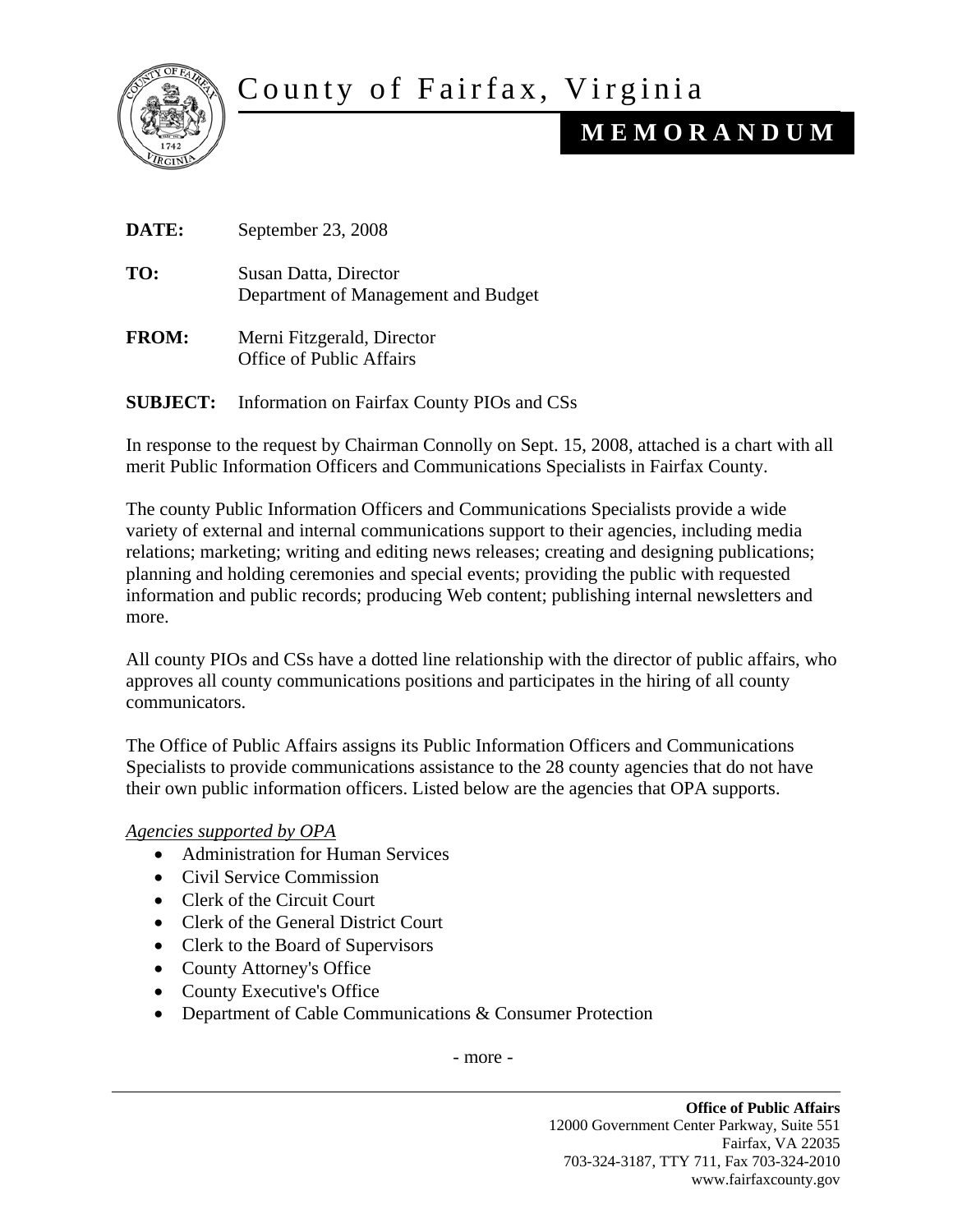- Department of Finance
- Department of Human Resources
- Department of Information Technology
- Department of Management and Budget
- Department of Planning & Zoning
- Department of Public Safety Communications
- Department of Public Works and Environmental Services
- Department of Purchasing
- Department of Systems Management for Human Services
- Department of Tax Administration
- Department of Vehicle Services
- Facilities Management Department
- HIPAA
- Human Rights Commission
- Internal Audit
- Juvenile and Domestic Relations District Court
- Office of Community Revitalization and Reinvestment
- Office of Elections
- Office of Emergency Management
- Office of Human Rights and Equity Programs

If you have any questions or need additional information, please call me at 703-324-3189.

Merni Fitzgerald

cc: Jeremy Lasich, Deputy Director for Communications